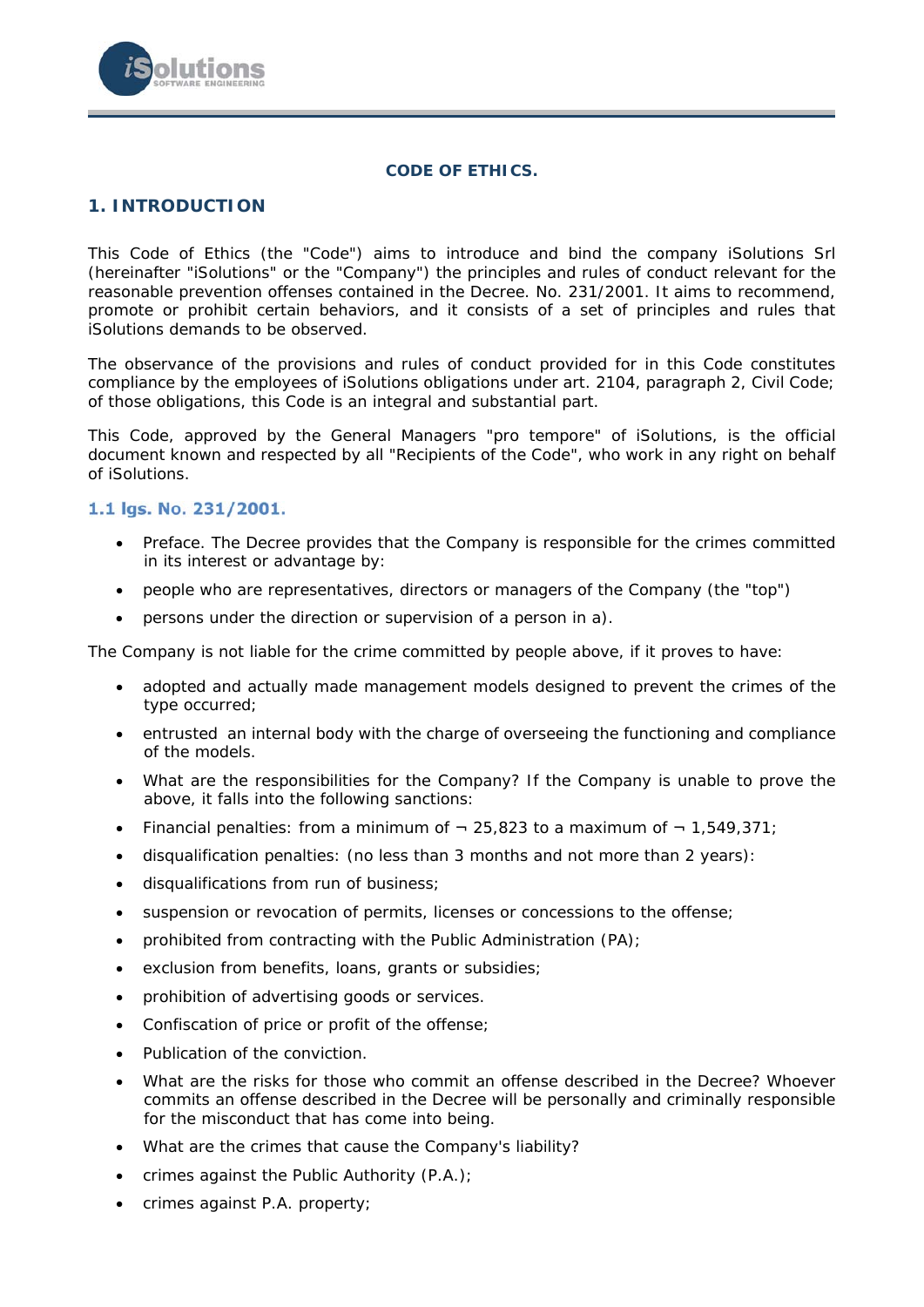

- crimes against public faith;
- corporate crime;
- crimes of terrorism;
- mutilation of female genitals;
- crimes against individuals;
- market abuse;
- transnational crimes;
- negligent injury and manslaughter (L. 123/2007);
- receiving stolen goods, money laundering and use of illegal utilities.

### 1.2 The iSolutions values.

iSolutions will ensure that, its employees, the ones in top positions, and all those acting on behalf of the Company do not commit offenses that could not only discredit the image of the same company, but also result in the application of any fines and / or disqualification that Legislative Decree no. No. 231/2001 provides in the event that such offenses are committed for the benefit or on behalf of the Company.

To this end iSolutions decided to adopt this Code, which aims to introduce a system of principles that should guide the behavior of all subjects belonging to the Company or acting on its behalf, including the relations with P.A. either in Italy or abroad.

In fact, the growing need for fairness in business that is shaping the present historical moment which the decree is a clear example of, also requires to iSolutions to send a clear message to that effect to all individuals who come into contact with it for work and for whatever reason (either as employees or as customers).

It is because of this purpose that the Company now intends to restate forcefully that the correctness and legality of work and in business are and always will be very valuable to the iSolutions forcing it to fight, in every way, any slightest attitude not in line with the values of the company, attitude that claims to creep as a practice or bad practice in the mesh of this organization.

The Code of Ethics is an official document of iSolutions, which contains a set of principles and rules to which it conducts its activities, and the activity of the people acting on its behalf; iSolutions with it intends to recommend, promote or prohibit certain behaviors, beyond and independently from what the Italian Law requires.

The Code of Ethics has been adopted by iSolutions on its own initiative, having no legal obligation in this regard, and in order to make a general application in internal and external relationships of the Company.

# 1.3 The Recipients of the Code of Ethics.

Recipients of the Code of Ethics are all employees of iSolutions, either full time, part time on a project either agents, brokers, intermediary, business partners, consultants, internal and external staff and, in general, whoever works in any way on behalf of the Company, even if on an occasional basis, or de facto.

iSolutions also requires its customers to respect the principles of the Code of Ethics, even including expressly this obligation in contracts. It is desirable that the clients themselves are also equipped them to a Code of Ethics which is a model of effective and efficient control for the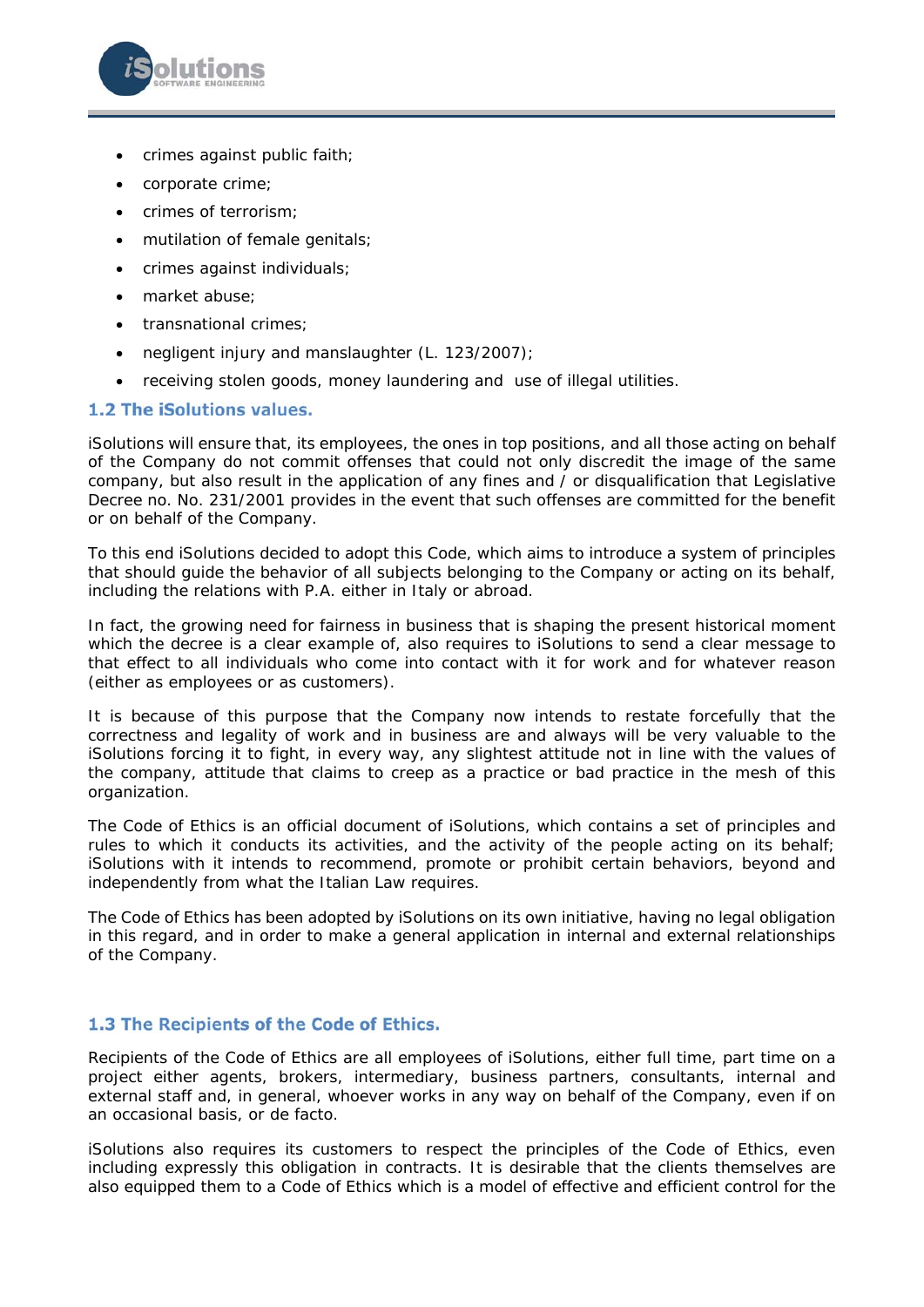

prevention of crimes referred to in Legislative Decree no. No. 231/2001, or under the domestic law of the state where the customer is operating.

ISolutions undertakes to divulge the Code of Ethics with appropriate means in order to that appropriate knowledge to all recipients.

Considering the importance that the company attaches to this document, it is considered as a supplement to any employment relationship or collaboration. Therefore, all those who come in contact with iSolutions in any way should undertake to behave consistently with what is stated in the Code.

### **2. GENERAL PRINCIPLES**

The general principles to which iSolutions inspire, since its establishment, the execution of business and the development of its business are as follows:

### 2.1 Compliance of the Code of Ethics.

iSolutions manages and organizes its activities in accordance with the principles contained in this Code and agrees not to undertake or continue any relationship with anyone who proves not to share the content and the spirit.

### 2.2 Legality.

iSolutions has as an essential principle to respect the laws and regulations in force in the Italian Republic and in the all Countries where it operates.

- In particular, the organs of the Company and the employees of the Company are required to observe and enforce scrupulously the laws and regulations underlying the offenses mentioned by the Decree. 231/2001, with reference to those offenses (e.g., female genital mutilation practices, market manipulation, terrorism) which now appear to have no impact on the business of the Company.
- This commitment will also be valid to consultants, employees, agents, brokers and third parties acting on behalf of the Company, in Italy or abroad, even without spending the name.
- iSolutions condemns any conduct, even if attempted, of corruption, bribery or money laundering and illicit payments and behaviors designed to obtain personal gain or career. These acts are not justified even if they are put in order to pursue an interest of the Company or otherwise for its benefit.

### 2.3 The management of business.

iSolutions undertakes to manage its business ensuring fairness, legality, transparency, and respect people's dignity and integrity and clarity of the information.

 In particular, the Company undertakes to play the business always pursuing the highest standards of quality and technological innovation, creating new alliances and strategic partnerships, or maintaining the ones already in place, with the main players in the IT market creating value for our shareholders, customers satisfaction and professional growth for employees.

# 2.4 The transparency of information.

iSolutions undertakes to ensure the transparency of information in carrying out its activities in the management of financial resources used and the resulting accounting and reporting.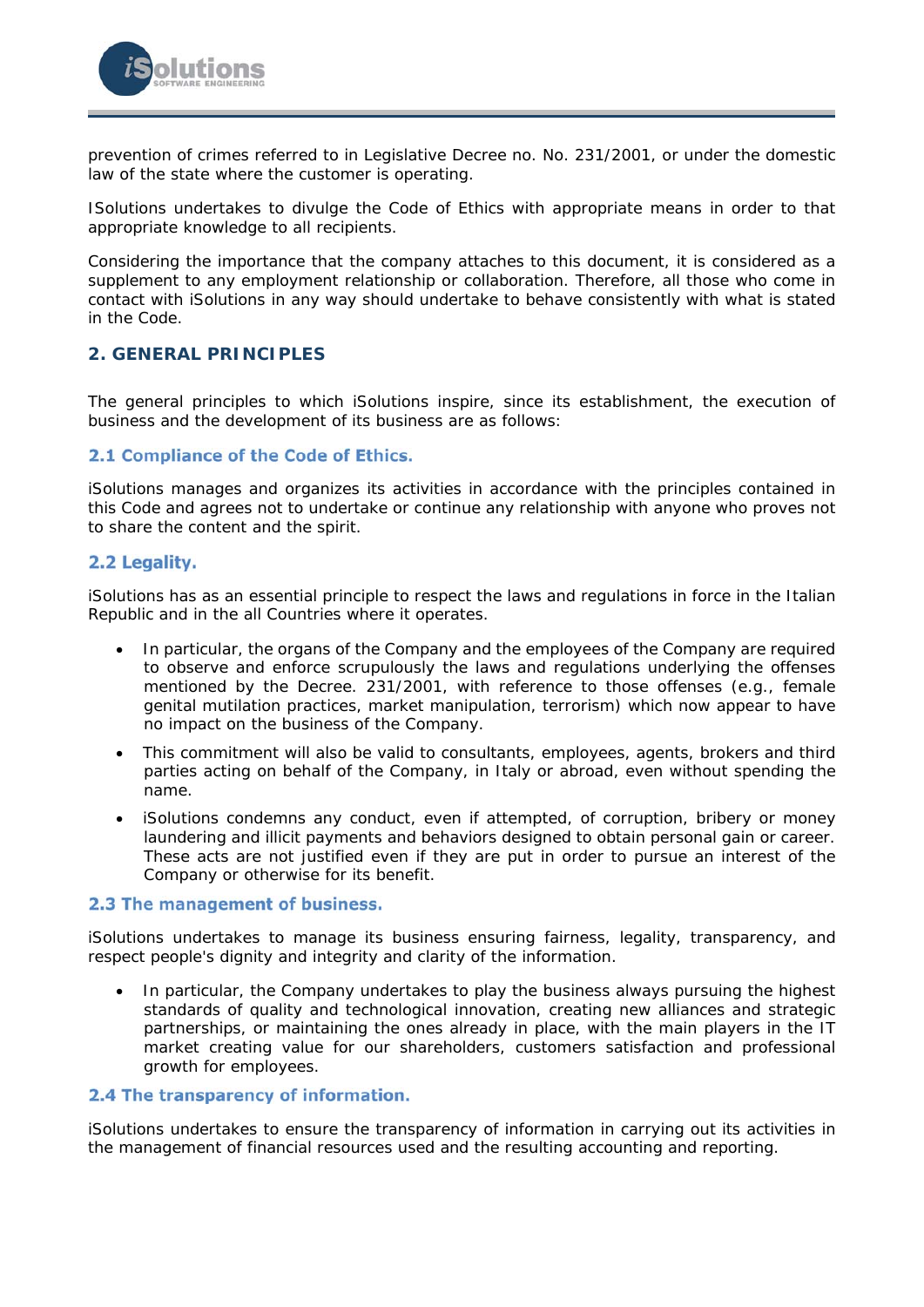

 The records must be based on accurate and verifiable and must reflect the nature of the deal which they refer to. In particular, the accounting records must be capable of: (i) provide the tools to identify prevent and manage, where possible, operational and financial risks and fraud against the Company, (ii) apply controls that allow reasonably ensure protection of assets and loss protection.

### 2.5 Loyalty.

Each internal or external report, which involves iSolutions must be inspired by fairness and good faith, the Company guarantees fidelity on its word true, promises and the covenants, even in the absence of written proof.

- In particular, external communications must be truthful, clear, fair, transparent, timely, within the limits of the protection of know-how, and enforced in the observance of the law and the principles of the Code of Ethics, it is not allowed to divulge false news or comments or biased.
- It is expressly forbidden to each Member, Employee or Employee the use of the position he has held within the company to obtain utilities or benefits in external relations, even of a private nature.
- iSolutions promotes its products and services avoiding to denigrate the competition.

# 2.6 Privacy.

Confidentiality is a fundamental value for iSolutions and it is expressly guaranteed in relation to any information it owns.

- In particular, any information relating to a project, a contract proposal, although still at the stage of negotiation, a price policy, corporate development strategies, an event, even if uncertain future, concerning the sphere of business, and data accounting and balance sheets, and consolidated the Company, until they are released to the public, following the notification made according to specifications is considered confidential information.
- Recipients of the Code must: (i) respect the confidentiality of information acquired in the performance of their duties, even after the end of the employment, (ii) not use the confidential information acquired from the company except to for the authorization granted by iSolutions (iii) use confidential information only for social purposes and in any event so as not to cause any economic damage to the person or human being (iv) refrain from disclosing to third parties, even if family members or friends, internal confidential information, even in case the disclosure could profit from this, even if only potential, not the recipient in person, but those attributed to him, (v) comply with safety measures for proper storage of confidential information.
- In addition, all personnel data are considered confidential information. iSolutions guarantees the protection of personal data of each recipient in accordance with current data protection legislation.

# **3. PRINCIPLES OF INTERNAL ORGANIZATION**

### 3.1 Adequacy and tracking of corporate transactions.

Each operation or transaction, in the widest sense of the word, must be legitimate, consistent, reasonable, documented, recorded and verified at any time.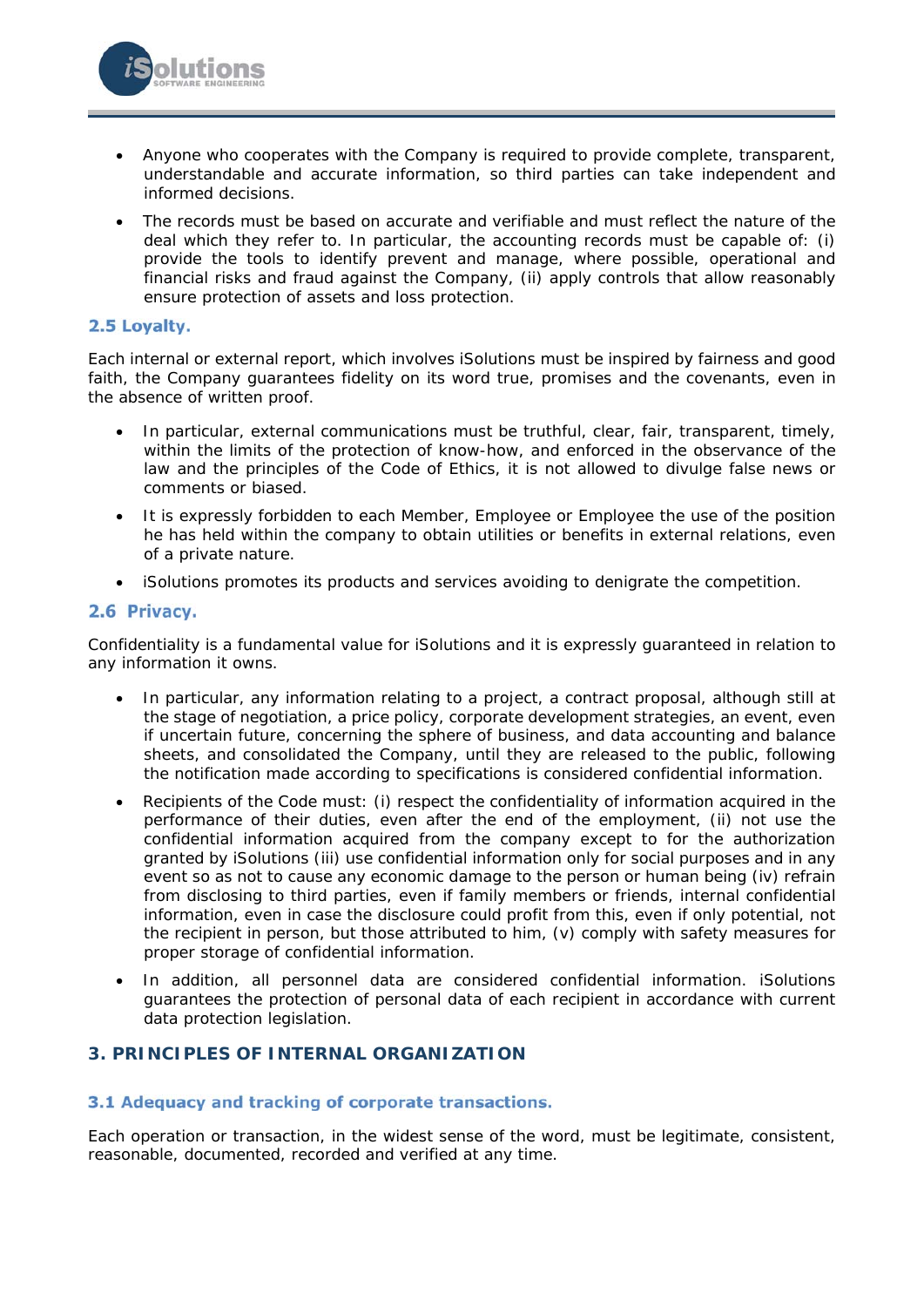

 The partners, employees and third parties in general that make any purchase of goods and services, including external consultants, on behalf of the Company, shall act in accordance with the principles of fairness, affordability, quality and legality and act with the diligence of a good family man.

## 3.2 Money Laundering.

lutions

In accordance with the regulation in force iSolutions undertakes to adopt the most appropriate measures of control and supervision in order to prevent any possible behavior oriented to commit crimes of receiving stolen goods, money laundering and use of illegal utilities.

- In particular, iSolutions plans to introduce appropriate measures in order to ensure that even in the relationships with consultants, vendors, business partners and third parties, financial resources are not used for the aforementioned purposes or for the commission of a crime provided for by Legislative Decree. No. 231/2001.
- The directors who have relationships with foreign counterparts have obligation to monitor and implement all organizational and control measures to prevent activities that potentially can configure hypothesis of transnational crimes (crimes relating to money laundering, criminal association, offenses relating to the smuggling, obstruction of justice offenses).
- No member, employee, or, in general, Recipient of the Code of Ethics, for no right must be involved in transactions that may involve the laundering of proceeds from criminal activities or illegal activities. In the event that one of those entities is aware of these situations, although not directly involved, shall promptly notify the General Managers or the competent authorities.

### 3.3 Gambling.

In accordance with the regulation in force, iSolutions undertakes to adopt the most appropriate measures of control and supervision in order to prevent any possible behavior oriented to the commission of gambling offenses under Articles 718 to 720 of the Penal Code.

 In particular, iSolutions plans to introduce appropriate measures, within its competence, to ensure that its software and its technologies would not used to commit the crime of gambling or any illegal activity related to their use.

### 3.4 The other offenses under the Decree. No. 231/2001.

In accordance with the regulation in force, iSolutions undertakes to adopt measures of control and supervision more appropriate in order to prevent any possible behavior aimed at committing crimes against the personal status or the purpose of terrorism or subversion of the democratic order and to protect the physical and moral integrity of the employees.

#### 3.5 Work environment.

iSolutions is committed to protecting the moral and physical integrity of its employees and partners, ensuring a serene working environment, based on attention, listening, trust and professional recognition, respecting the law and the principles of this Code.

 In particular, iSolutions will not tolerate any form of isolation, exploitation or nuisance, whatever the cause, it is expressly prohibited any discrimination for reasons of race, language, color, religion, political opinion, nationality, ethnicity, age, sex and sexual orientation, marital status, disability, physical appearance, socio-economic status.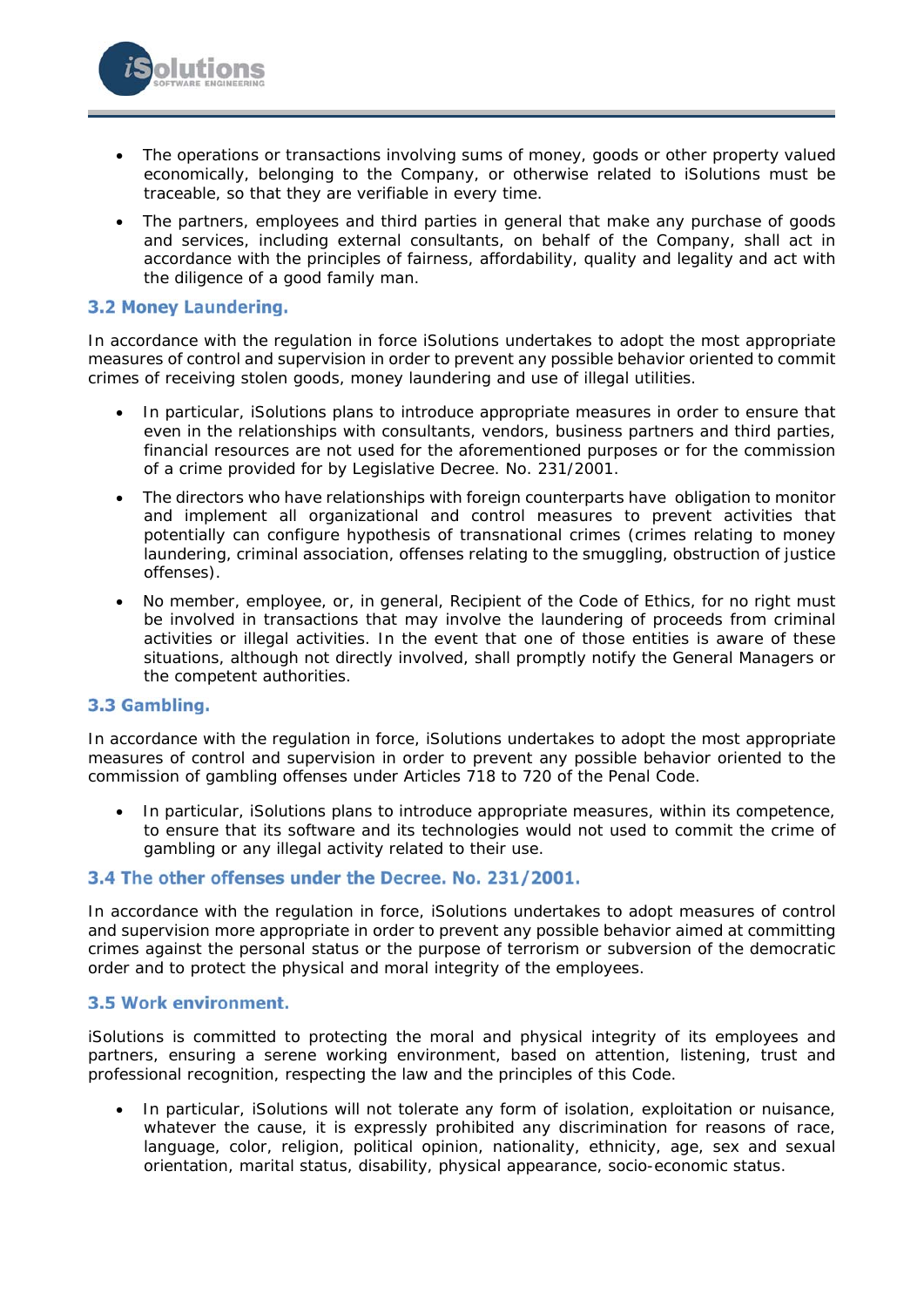- iSolutions promotes working environments that encourage creativity, active participation in company life, teamwork and acceptance of responsibility.
- iSolutions undertakes to safeguard its own employees and its agents from any act of psychological violence and to counter any form of discriminatory or prejudicial to the person and his ideas, the Company rejects all forms of sexual harassment and bullying, as well as the behaviors or verbal statements that could disturb the sensibility of the person.

## 3.6 Behavior in the workplace.

iSolutions undertakes to protect the development of personality of its employees and to ensure a work environment based on the decorum and good manners.

- In the workplace all employees and associates are required to wear clothing suitable for the work context. It is not allowed to use an inappropriate or low level language in both internal and external communications. It is strictly forbidden to talk to colleague in an offensive, threatening, abusive manner or offending the sensitivity of the subject in question, bringing offense to the dignity of the person and company image. All individuals working with iSolutions, therefore, agree to keep mutual and with third parties outside the Company relationships based on respect, mutual willingness, kindness, courtesy and politeness, protecting privacy.
- Every employee and contractor of iSolutions is responsible for protection of the resources entrusted to him. It is not allowed any form of alteration of a business asset (for example, is not permitted, without authorization, load on the company computer programs different from the ones already loaded). Waste and misuse for personal purposes or otherwise of any good belonging to the company are not accepted. All Employees have the duty to promptly notify the managers any damage to any business asset.
- Employees and collaborators should help to encourage internal communication, because it contributes to the proper implementation of the Code of Ethics, facilitates the exchange of information and therefore of experience, allows maintaining a peaceful working environment. This can be done through proper management of interpersonal relationships with colleagues, trying to be a good example and encouraging moments of dialogue and listening, both individual and in a group.

### 3.7 Internal Control System.

iSolutions has identified its General Managers as the people entrusted with the responsibility of managing all aspects of the diffusion and application of the Code.

- The General Managers are also in charge of receiving, analyzing and verifying reports of violations of the Code, ensuring privacy for reporters.
- The system of internal control is designed to ensure: (i) the achievement of corporate objectives, (ii) the protection of corporate assets, (iii) the observance of the Code of Ethics by all recipients, (iv) the efficiency and cost of business, (v) the reliability and accuracy of the information, including accounting and financial, moving to or disclosed to third parties and to the market, (vi) the confidentiality of corporate information that has not been subject to public disclosure.

### 3.8 Relationship with Customers.

Customer satisfaction and high quality products and services offered are of primary importance for iSolutions, the Company promotes the establishment of an active relationship with its customers for the study and design of innovative solutions.

 iSolutions is committed to advance if possible, however, to give timely response to the customers' requests.